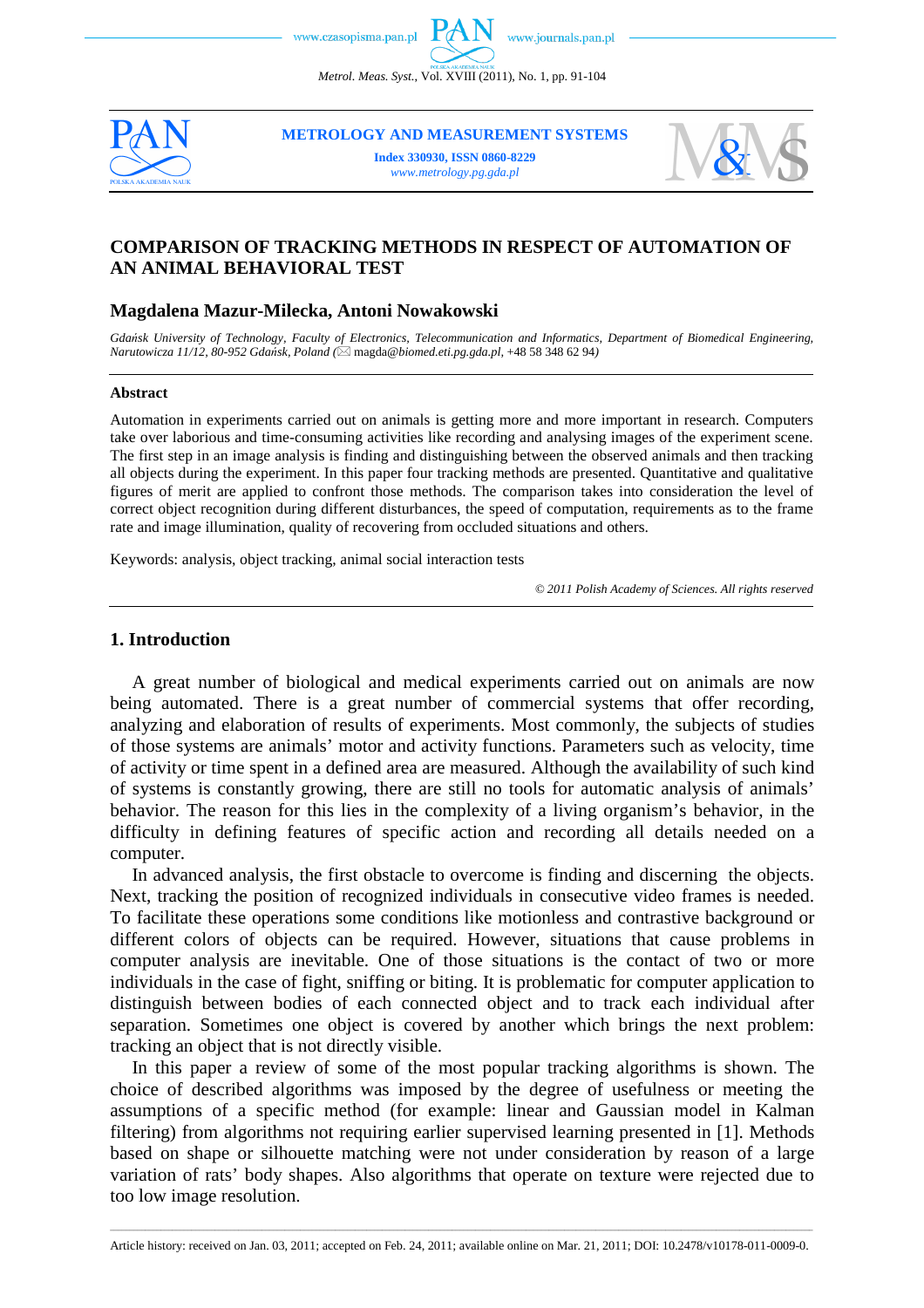www.czasonisma.nan.nl



*M. Mazur-Milecka, A. Nowakowski THE COMPARISON OF TRACKING METHODS IN RESPECT OF AUTOMATION OF AN ANIMAL…*

Testing was carried out on the recordings from a social interactions test of two male rats performed in the Department of Animal Physiology at the University of Gdansk. The description of a kind of social interaction test can be found in section 2.1. All presented methods are described in section 2.2. Each of them is tested and marked according to eight parameters described in section 2.3. Section 3. contains the results of experiments. A discussion is presented in section 4 and conclusions are contained in section 5.

# **2. Materials and Methods**

### *2.1. Social Interaction Tests*

Social interaction tests are often required before various medical and biological experiments conducted on rodents. Their aim is to determine the level of the domination and social status of each specimen in the group. Tests made for the purpose of the experiment described in this article were carried out on the basis of the Albonetti and Farabollini method [2]. This method discerns four types of behaviour: aggressive, defensive, ambivalent and neutral. The aggressiveness factor is computed on the basis of the number of behaviors from each category observed during 15 minutes of the test. Animals were tested in pairs in the round robin system. All specimens were males of the same age. To differentiate the tested individuals, one of them was painted red. The animals were put in a cage made of plexiglass and recorded by a camcorder situated above. All of them were earlier accustomed to the cage one by one.

The IqinVision IQEye 705 network camcorder was used for recording. In order to provide an easy separation of the objects of interest, the background was dark to form a contrast with the white rats. Two different frame rates (10 and 30 frames per second) and three different levels of lighting (poor, medium and strong) were used during recordings. The picture definition was set to 320x240 or 640x480 pixels.

#### *2.2. Tracking Algorithms*

The first step of an automatic analysis of animals' behavior is isolation of the object of interest from a frame of the recording. The high color contrast between the animal and the background enables the simplest object detection method - thresholding. The color space of the picture is changed into two colors (most often black and white) according to the specified level of the threshold. The object is marked with one color while the background with the other. Another method to detect the animal is a subtraction of the recorded frame from a reference image (image of the background), which results in detecting differences between these two images. The object found in the image should be then tracked through all frames of the recording.

Tracking is much more complex than detection. There are several popular methods concerning tracking.

# *2.2.1. Continously Adaptive Mean-Shift*

The Continously Adaptive Mean-Shift (CamShift) is built on the Mean Shift method [3, 4]. The Mean Shift algorithm is a method of finding local extrema in the density distribution of a data set and shifting the fixed window according to the computed centre of gravity. Each video frame is converted to a color probability distribution image of a tracked color histogram model.

The algorithm runs as follows [5]: a. Choose a search window: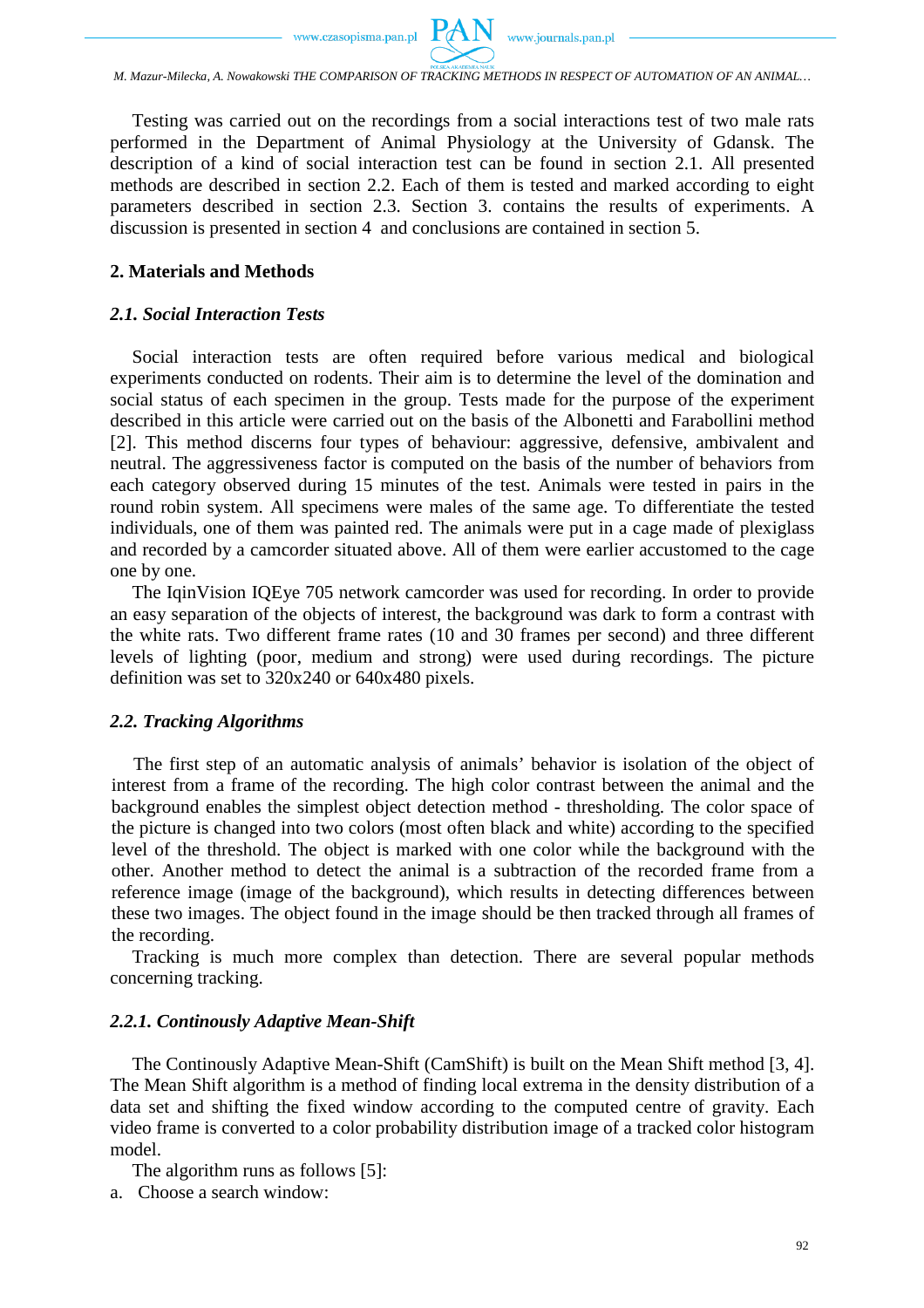- − its initial location;
- its type (uniform, polynomial, exponential or Gaussian);
- its shape:
- − its size.
- b. Compute the window's (possibly weighted) centre of mass.
- c. Centre the window at the centre of mass.
- d. Return to step b) until the window stops moving (according to the maximum number of iterations or epsilon change in the centre shift between iterations).

Fig. 1 shows a schema of the described algorithm. The frame on the left displays an image with window centred in the centre of mass. A movement of the object causes a shift of the centre of mass and respectively of the window.

Bradski [6] introduced CamShift to track the human face based on the skin color. It differs from the Mean Shift in adjusting the search window in size, which allows for the tracking of objects whose size may change during the video sequence.



Fig. 1. A schema of the Mean Shift algorithm.

## *2.2.2. Optical Flow*

The Optical Flow (OF) is a vector field that describes changes of one frame comparing it to another in a sequence of images (Fig. 2). This method determined in [7, 8] tracks each pixel according to its brightness through successive frames by defining the vector of displacement between individual images.



Fig. 2. An example of creating an OF image from two images determining a movement.

Let the image brightness at the point  $(x, y)$  in the image plane at time  $t$  be denoted by *I(x,y,t)*.

The algorithm assumes that:

- a. The brightness of every point of a moving or static object does not change in time  $I(x+dx, y+dy, t+dt) = I(x, y, t)$
- b. The velocity of brightness varies smoothly in a greater part of the image. In practice, this means the temporal increments are small relative to the frame rate, motions are small from frame to frame.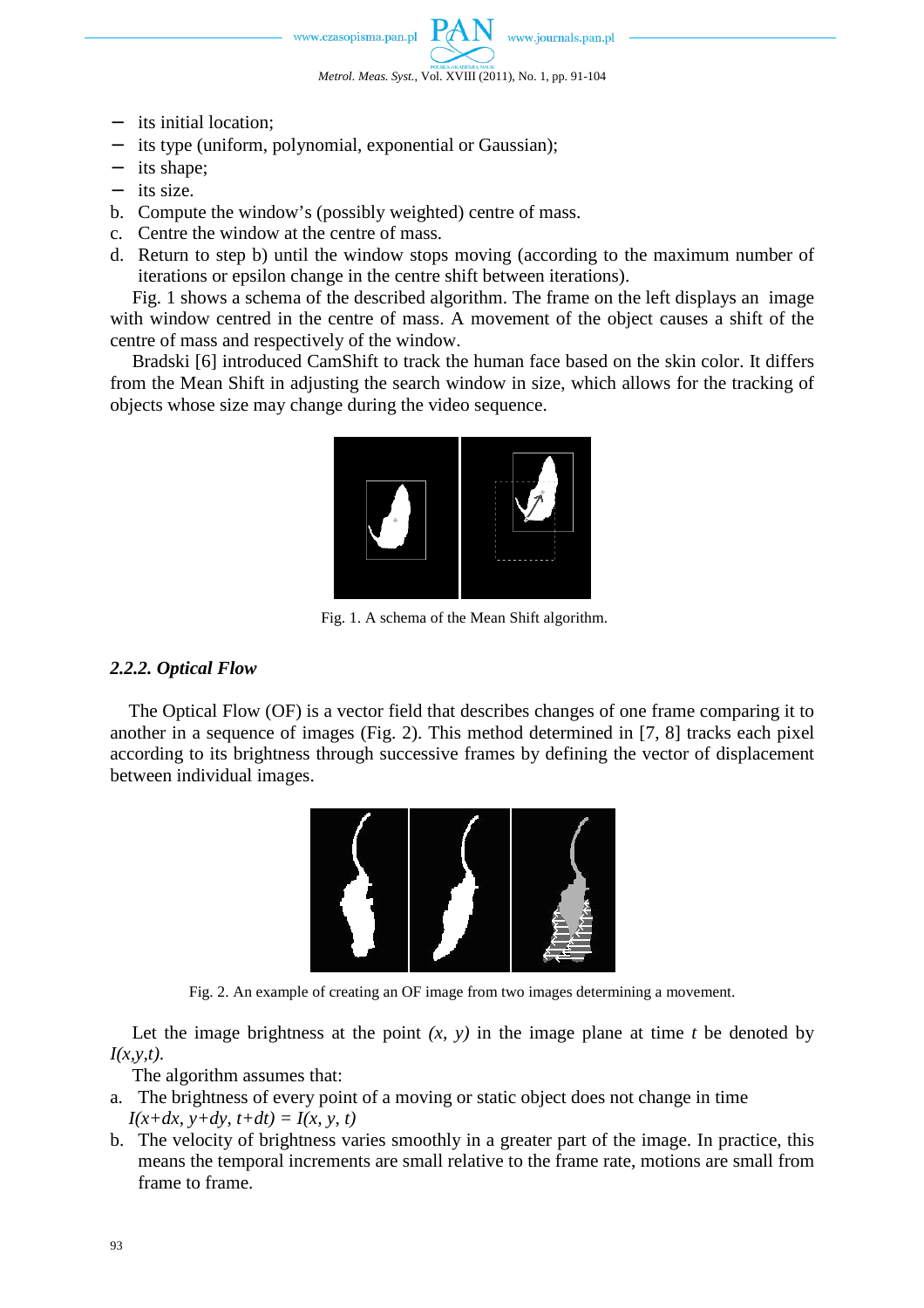*M. Mazur-Milecka, A. Nowakowski THE COMPARISON OF TRACKING METHODS IN RESPECT OF AUTOMATION OF AN ANIMAL…*

c. Neighboring points in a scene belong to the same surface and have a similar motion. The OF method can be used only for objects of a finite size undergoing motion or deformation. There is little hope of recovering the velocities of small points.

The first assumption demands stable lighting. The second assumption imposes a requirement on the camera frequency of capturing frames.

# *2.2.3. Particle Filtering*

Particle filtering (PF) (also often called Condensational algorithm) was developed to track cluttered objects and has been described in literature [9, 10]. In general, it is a sequential Monte Carlo method based on point mass representations of probability densities (particles). The basic idea is the recursive computation of relevant probability distributions describing the object's configuration using the importance sampling and approximation of probability distributions with discrete random measures.

The PF algorithm works iteratively as follows [11]:

- a. Initialize the particles and compute their likelihood distribution.
- b. Sample the current set of particles to generate a new particle set using the sampling algorithm.
- c. Given the new observation, generate the new sample set by applying the transition function and update the weight of each particle.

A common problem with the conventional algorithm of PF is the degeneracy phenomenon, where after a few iterations, all but one particle will have negligible weight. This has been tried to be solved by replacing Sequential Importance Sampling (SIS) [12] by other methods such as the Sampling Importance Resampling (SIR) [13], the Auxiliary Sampling Importance Resampling (ASIR) [14], the Regularized Particle Filter (RPF) [15] or the Mean Shift [16].

The Mean Shift Embedded Particle Filtering combines the PF and the Mean Shift algorithms (precisely CamShift) [16]. The Mean Shift iteration based on observation of density is applied to all samples after those samples were measured by observation. As a result, each sample will converge to a nearby local mode of observation distribution. Many of them will gather in the same local maximum, so the mean shift embedded into particle filtering can use fewer samples than other particle filtering algorithms. Another advantage is adaptability of the color model of the tracked object to deal with color variation.

# *2.2.4. Active Contours*

The Active Contours algorithm (AC), also called "snakes", was introduced in [17] as an energy-minimizing spline guided by external constraint forces and influenced by image forces that pull it toward features such as lines and edges. Energy of active contours is the sum of: internal energy of the spline due to bending, image energy caused by the image forces (attracting the snake to lines, edges and terminations) and energy of additional constraints caused by the external constraint forces. The aim of the AC is to find a location that minimizes energy. Snakes are able to find edges with ease by attracting the spline to the largest image gradients. Once a snake finds a desired feature, it tracks it during its motion by tracing the same local minimum.

# *2.3. Parameters*

In order to draw a comparison between the above-mentioned tracking methods, eight parameters were elaborated:

a. Optimal light conditions – the level of light appropriate for the best tracking by each algorithm. The choice is made from among three kinds of light (Fig. 3):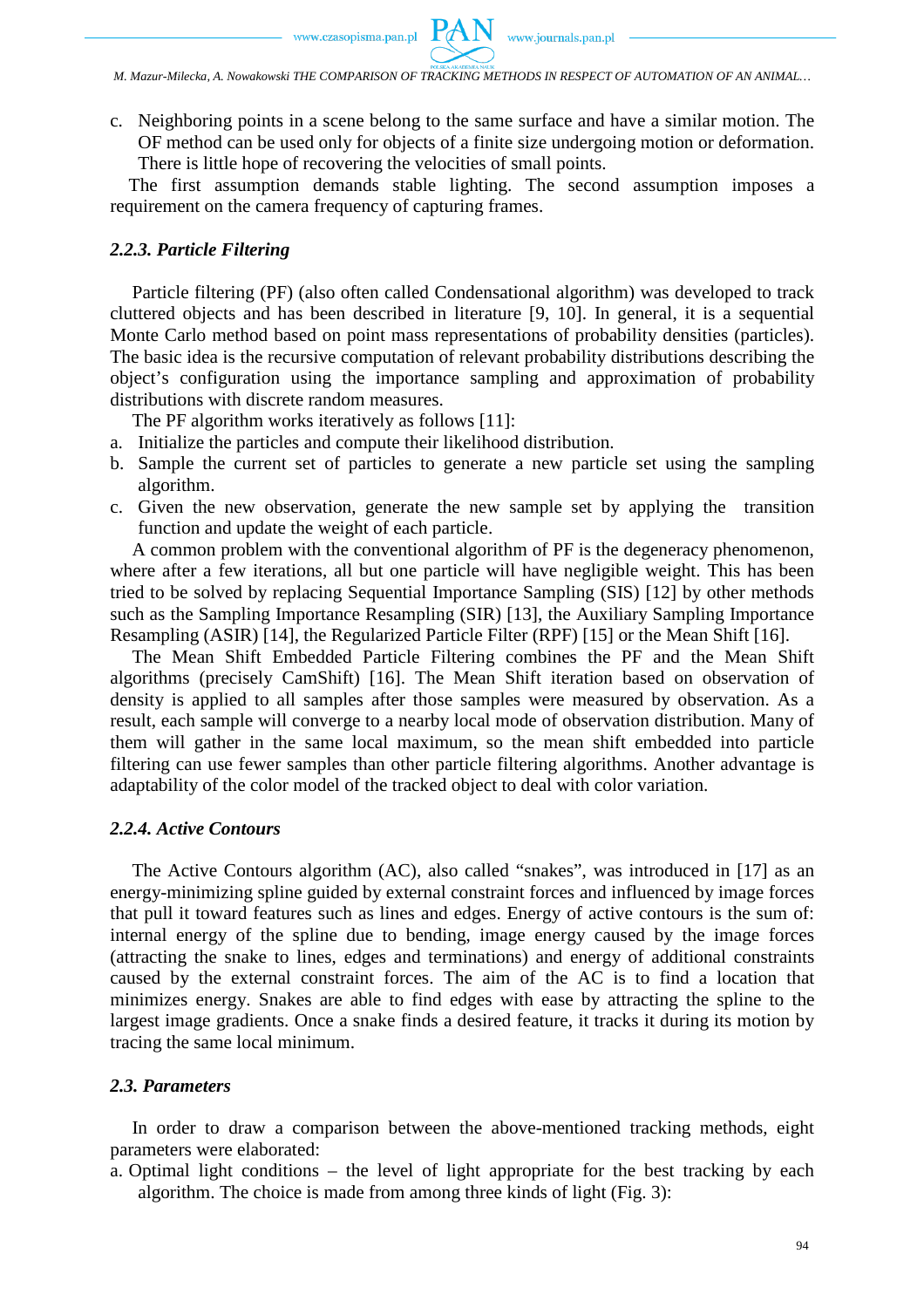- − poor, overhead,
- − medium, diffuse, overhead and side,
- strong, point-source, side and overhead.



Fig. 3. Examples of levels of light: a) poor, b) medium, c) strong.

- b. Average time of analyzing one frame average operating time of an algorithm for one frame of a movie of 320 pixels width and 240 pixels height, written as the avi file. It is measured in milliseconds. The calculations were carried out by a computer with an Intel Pentium 5 procesor, 2.80 GHz and 1,00 GB RAM.
- c. Initial (input) parameters the parameters necessary to be entered by the user for analysis initiation.
- d. Resultant (output) parameters the parameters received as a result of analysis, the way of presenting the outcome of tracking.
- e. Conformity of tracking under different frame rate conditions the deviation of tracking a fixed object in recordings (parameters of tracking are normalized to a maximal value) with different frame rates computed according to (1)

$$
conf_{fr}[%] = \sqrt{\frac{1}{N} \sum_{i=1}^{N} (x_{conf} - \mu)^2}
$$
 (1)

where:  $\mu$  – mean value of the parameter,  $N$  – number of observations,

 $x_{conf}$  – normalized values of evaluated parameters in each movie calculated from (2)

$$
x_{conf} [\%] = \frac{x_i}{\max_{val}} * 100\%
$$
 (2)

where  $max_{val}$  – maximal value of the evaluated parameter (320 for x-coordinate or width and 240 for y-coordinate or height),  $x_i$  – subsequent values of the evaluated parameter in each recording.

The estimation of tracking conformity under different frame rate conditions was carried out on the identical recordings of different frame rates (30, 15, 10, 5 and 2.5 fps). The recording lasted 50 seconds (30 fps), was poorly lighted and showed one white and one painted red rat.

Each algorithm had different parameters describing tracking:

- Camshift x- and y-coordinate of the centre of the tracked box (area), width and height of the tracked box, all parameters counted separately for the selection of the red and white rat,
- − Optical flow x and y position of tracked points, parameters counted for two points (one situated on the white and one on the red rat),
- − Particle filtering x- and y-coordinate of the centre of the tracked area, width and height of the tracked area,
- Active contours x and y position of the centre point of the contour, size of each contour.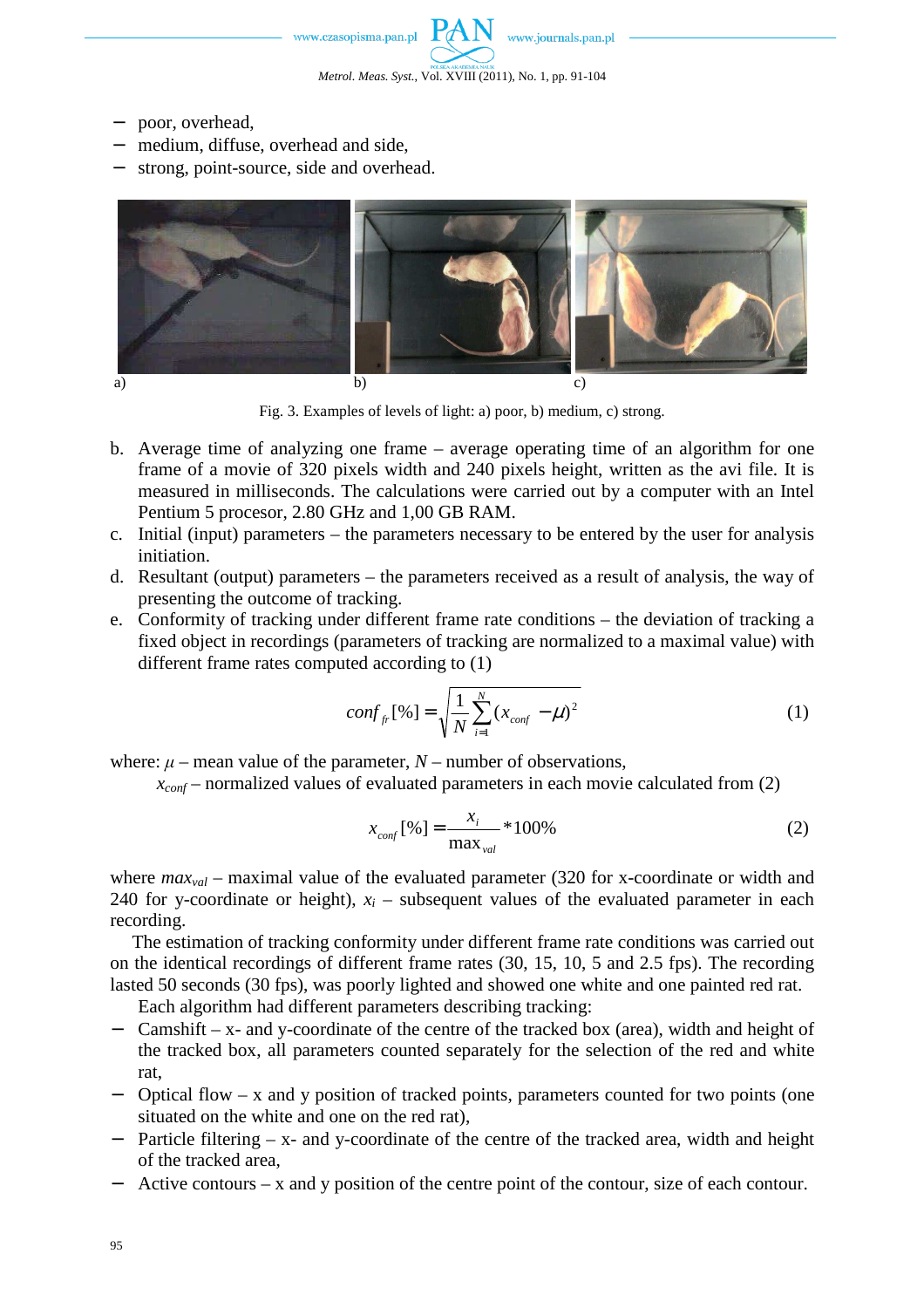*M. Mazur-Milecka, A. Nowakowski THE COMPARISON OF TRACKING METHODS IN RESPECT OF AUTOMATION OF AN ANIMAL…*

f. The quality of tracking during light changes – reaction for light changes defined on the basis of observation of tracking objects by each algorithm using the recording of 10 frames per second, 320x240 pixels containing smooth light enhancement. Fig. 4 shows the changes of the mean value of all pixels in the grey scale during light enhancement and back to the initial lighting level.



Fig. 4. Mean value of pixels in recording containing light changes

- g. Tracking analysis during disturbances a proportional analysis of recording containing three types of disturbances:
- an extraneously large object in the field of interest the hand of the researcher putting the second rat into the cage;
- an extraneously small object beyond the field of interest the hand of the researcher moving the computer mouse;
- − changes of all pixel values, additional reflections a sheet of glass pulled over the cage to cover it.

The analysis contains such parameters as:

- $Act the percentage of the total time spent on correct tracking,$
- $Atp$  the percentage of the total time spent on partly proper tracking tracking only a part of the object, tracking more than the object (background, another rat),
- $Ad_1c$ ,  $Ad_2c$ ,  $Ad_3c$  the percentage of the disturbance (respectively: large object, small object, pixel changes) time spent on correct tracking,
- $Ad_1p$ ,  $Ad_2p$ ,  $Ad_3p$  the percentage of the disturbance time spent on partly proper tracking. The computations were made using the poor lighted movie lasting 20 seconds of 10 fps frequency and 320x240 pixel resolution. The duration of each disturbance:
- − the extraneously large object in the field of analysis 5.75% of the total time of recording,
- − the extraneously small object beyond the field of analysis 7.35%,
- − the changes of all pixel values 13.9%.
- h. Time and degree of recovering from occlusion the time of retrace of tracking the red rat after covering it by the white rat to the completely correct identification (counted from the first frame of the side exposure) and the time to the first correct object detection, the percentage of the body part correctly recognized in the first correct detection after uncover. The exemplary incident of objects imposition lasted 6.73s and had five stages (Fig. 5): snout contact  $-0.2$ s, head covering  $-1.83$ s, complete covering (except tail)  $-$ 0.4s, side exposure  $-$  0.3s, side contact  $-$  4s.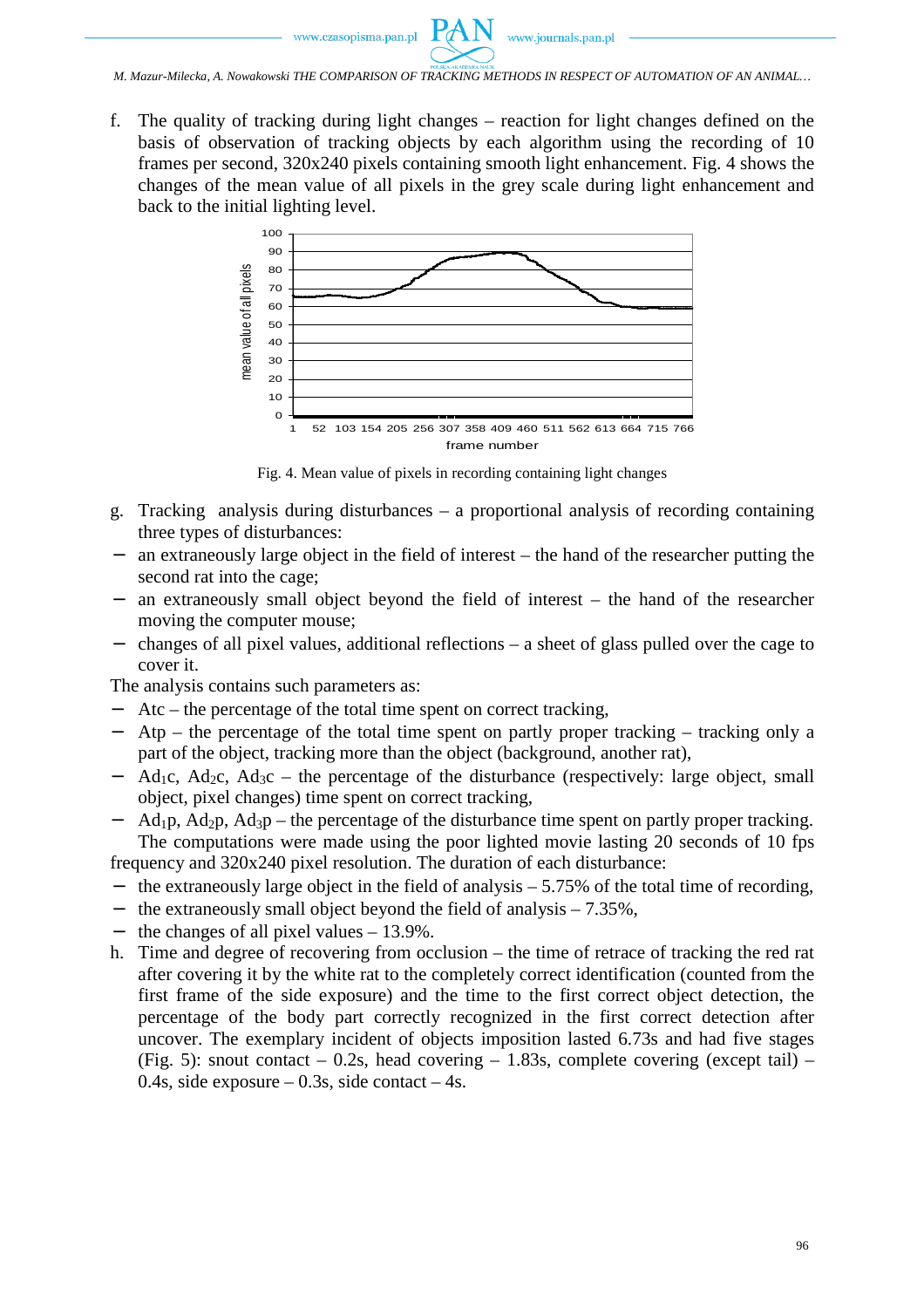

*Metrol. Meas. Syst.*, Vol. XVIII (2011), No. 1, pp. 91-104



Fig. 5. Stages of covering: a) snout contact , b) head covering, c) complete covering, d) side exposure, e) side contact

The observation was carried out on a recording with the following parameters: 30 fps, resolution of 320x240 pixels and poor light.

# **3. Results**

#### *3.1. Optimal light conditions*

Table 1 describes the quality of tracking under different light intensity for all methods. The best results of tracking were obtained for the poor light, largely due to lack of reflections which cause misidentification. Low quality of tracking by the OF in the strong and medium light is also induced by the irritability and restlessness of rats in the light environment (they move more quickly and thus break one of the optical flow assumptions), that is characteristic of all rodents. Tracking by the CamShift and the PF in the poor and medium light gives similar, satisfactory results; strong light disturbs proper identification. AC analysis strongly depends on the image brightness, only in poor light it works correctly.

|        | CamShift                      | ΟF                         | PF                | AC.             |
|--------|-------------------------------|----------------------------|-------------------|-----------------|
| poor   | No reflections, very small    | The point situated on the  | Finds the         | Works           |
| light  | difference in brightness      | white rat was migrating    | objects correctly | correctly       |
|        | between the objects and       | from one rat to the other  |                   |                 |
|        | background                    | during body contact        |                   |                 |
| medium | Too bright light causes       | The point was migrating to | Finds the         | Red rat is      |
| light  | reflections of objects in the | the other rat, reflections | objects quite     | darker than the |
|        | side glass pane which are     | and the background         | well              | background      |
|        | very rarely mistaken with     |                            |                   |                 |
|        | the object itself.            |                            |                   |                 |
| strong | More reflections more         | The point was migrating to | Light             | Very light      |
| light  | often acclaimed as part of    | the other rat, reflections | background,       | background,     |
|        | the object                    | and the background         | noisy image       | noisy image     |

Table 1. The quality of tracking under different light intensity for all algorithms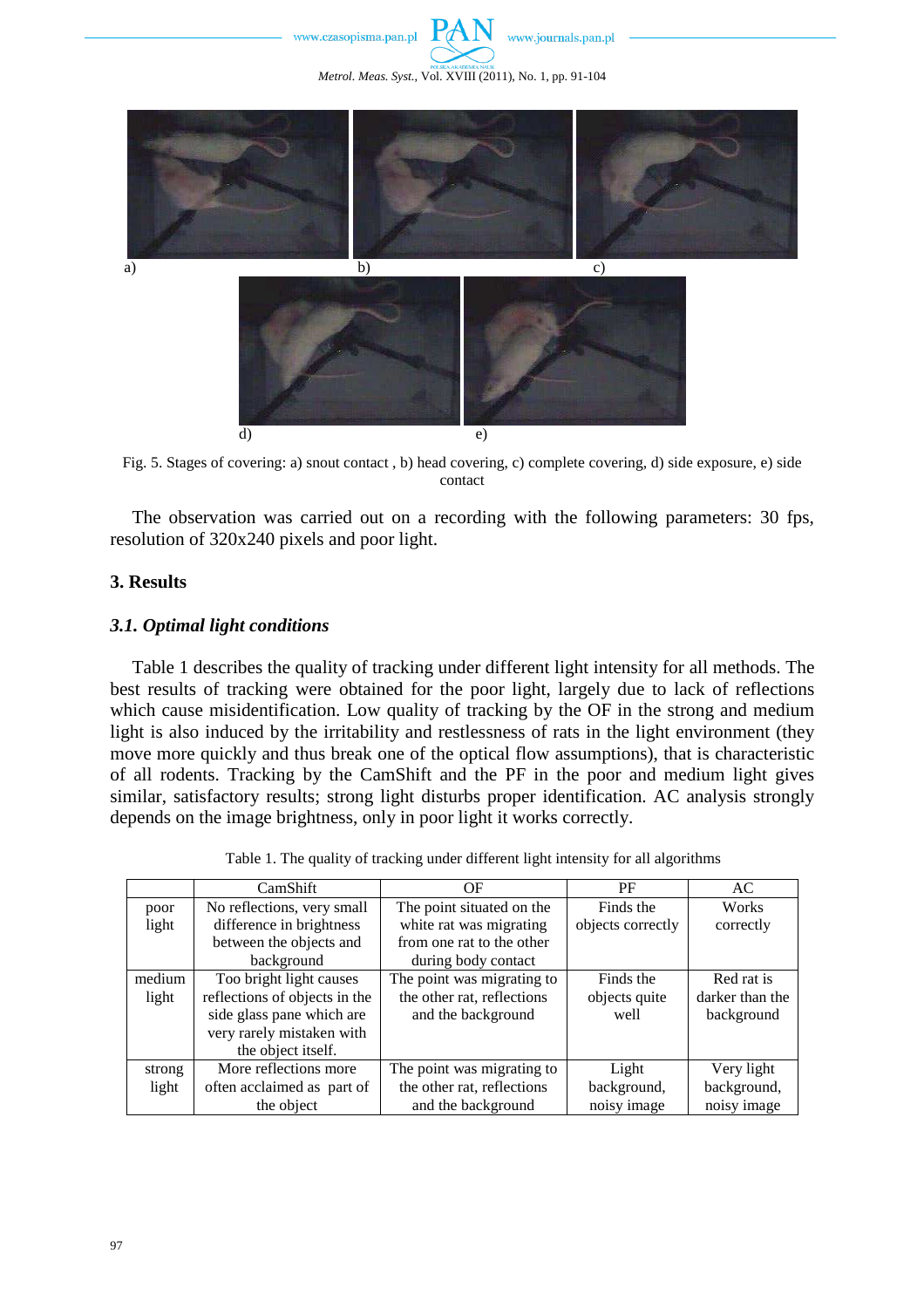*M. Mazur-Milecka, A. Nowakowski THE COMPARISON OF TRACKING METHODS IN RESPECT OF AUTOMATION OF AN ANIMAL…*

# *3.2. Average time of analyzing one frame*

The average operating time for each algorithm is shown in Table 2.

|                                           | CamShift |           |            | РF     |           | AU  |
|-------------------------------------------|----------|-----------|------------|--------|-----------|-----|
|                                           |          | 20 points | 400 points | object | 2 objects |     |
| Average time of analysing one frame<br>ms | 38       |           | 424        | 499    | 1497      | 609 |

Table 2. An average time of analyzing one frame by each algorithm

For the OF the results depend on the number of tracked points: the more points are to track, the longer the time of analysis. A similar case can be observed for the PF. Two objects of interest demand more time for operating (1497 ms) than one object (499 ms).

The results indicate that the CamShift algorithm is the quickest way to track a rodent in the cage (38 ms). The OF for a small number of points is also fast (51 ms  $-$  20 points). A greater number of the tracked points (400) increases the time of analysis to 424 ms, which is comparable to tracking one object by the PF (499 ms). The AC algorithm requires 609 ms to analyze one frame of the recording. The most time-consuming method is the PF for two objects (1497 ms).

# *3.3. Initial parameters*

The OF and CamShift algorithms require respectively the initial points and initial area (Table 3). Particle filtering and active contours do not need any initial parameters.

# *3.4. Resultant parameters*

All the resultant parameters are shown in Table 3. The results of the CamShift and the PF algorithms are given in the form of an area: centre point, width and height of the tracked region (box). The OF produces as a result the position of the tracked points, whereas the AC evaluates the position of each point for each contour.

|                      | CamShift |                | РF   |                    |
|----------------------|----------|----------------|------|--------------------|
| Initial parameters   | area     | point / points | -    |                    |
| Resultant parameters | area     | point / points | area | points of contours |

Table 3. Initial and resultant parameters for all algorithms

## *3.5. Conformity of tracking under different frame rate conditions*

## a) CamShift

Table 4 demonstrates the results of tracking the centre of an object under different frame rates for the CamShift. The coordinates of the centre of the tracked area are very similar for all values of the frame rates (conf $f_{\text{fr}} = 3.13\%$  and 2.92% for the white rat and 3.81% and 2.08% for the red rat). Fig. 6 displays the values of pixels (in grey scale) of an x- and ycoordinate of tracking the box centre and the width and height of the tracking box under different frame rate conditions by the CamShift for the red rat. Only the 2.5 and 15 frames per second frequency occasionally diverges from other frequencies in tracking the centre point of the box (Fig. 6a, b). The width of a tracked area varies the most (conf $f<sub>fr</sub> = 19.55\%$  for the white rat and 12.49% for the red rat). Values of the width for 2.5 fps are visibly greater than other results (Fig. 6c). The diversity of height of a tracked object is at a middle level (8.02% - the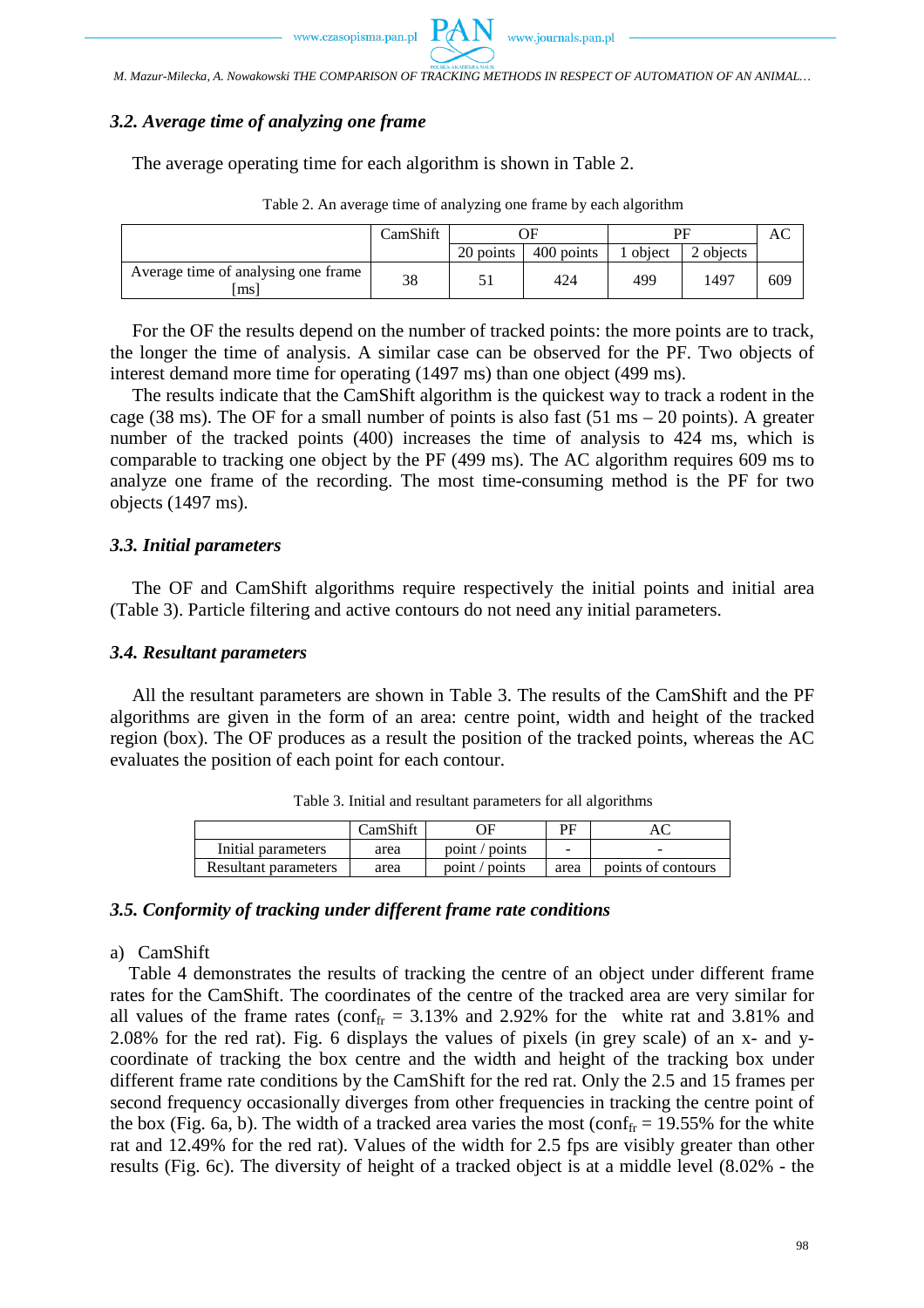white rat, 4.3% - the red rat) when comparing with other values. Though, Fig. 6d shows a significant difference between the results for 2.5 fps and others.

| Camshift  | $\text{Conf}_{\text{fr}}$ of x-coordinate | Conf $_{fr}$ of y-coordinate | $\text{Conf}_{\text{fr}}$ of width of | $\text{Conf}_{\text{fr}}$ of height |
|-----------|-------------------------------------------|------------------------------|---------------------------------------|-------------------------------------|
|           | of area centre [%]                        | of area centre [%]           | area $\lceil\% \rceil$                | of area [%]                         |
| white rat | 3.13                                      | 2.92                         | 19.55                                 | 8.02                                |
| red rat   | 3.81                                      | 2.08                         | 12.49                                 | 4.3                                 |

Table 4. Conformity of tracking under different frame rate conditions for the CamShift



Fig. 6. Pixel values of a) x-coordinate of the tracking box centre, b) y-coordinate of the tracking box centre, c) width of the tracking box, d) height of the tracking box under different frame rate conditions for the red rat by the CamShift.



Fig. 7. Pixel values of y-coordinate of the tracked point under different frame rate conditions for the a) white and b) red rat by the OF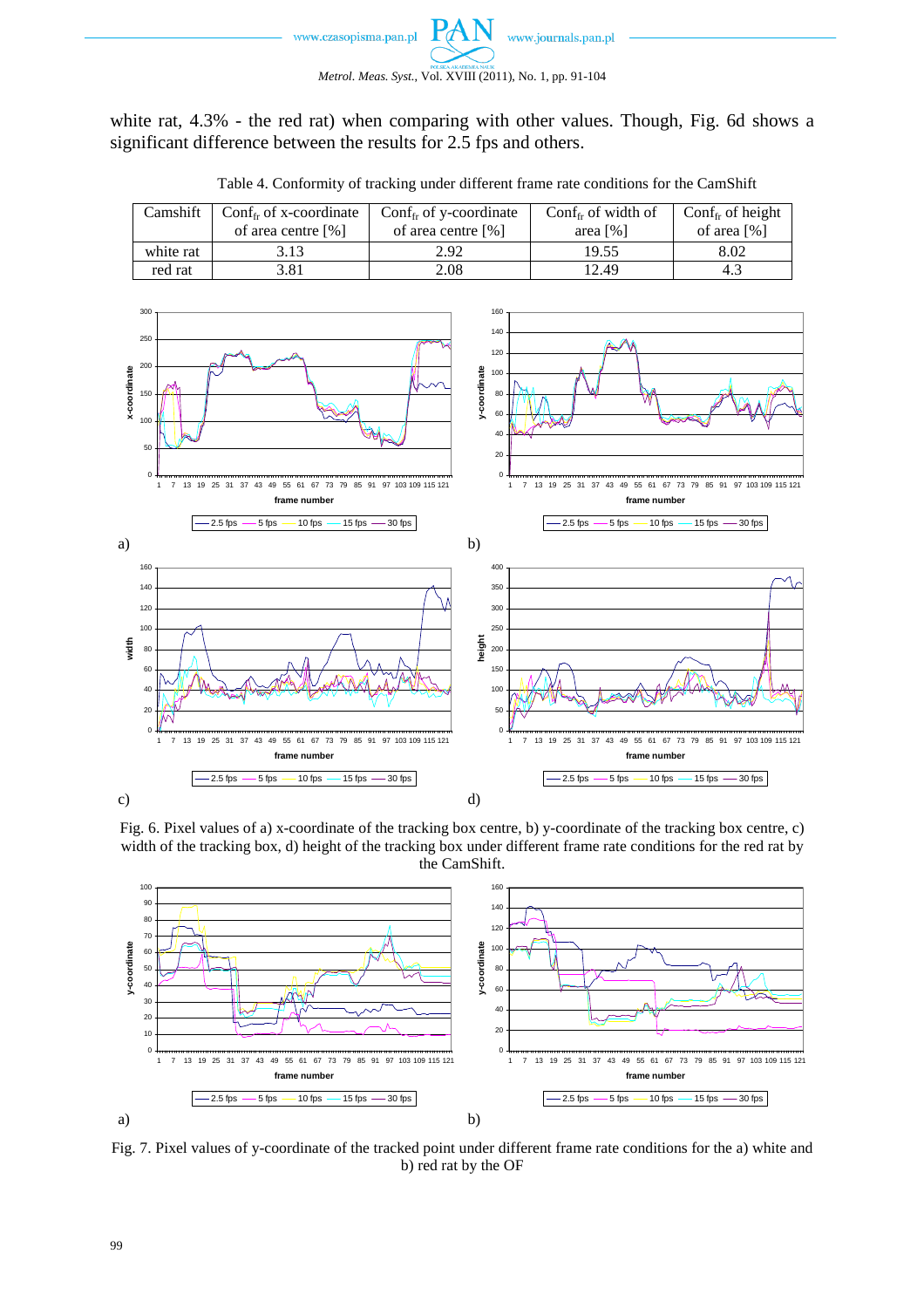

*M. Mazur-Milecka, A. Nowakowski THE COMPARISON OF TRACKING METHODS IN RESPECT OF AUTOMATION OF AN ANIMAL…*

#### b) Optical Flow

The conformity of tracking under different frame rate conditions for the OF is between 5.68% and 8.85% (Table 5). The results are not as even as those achieved by the CamShift. Therefore, it is hard to find frequencies that significantly differ from others. Only the ycoordinates of 2.5 and 5 fps draw a shape distinction (Fig. 7).

| OF        | Conf <sub>fr</sub> of x-coordinate of point [%] | Conf <sub>fr</sub> of y-coordinate of point [%] |
|-----------|-------------------------------------------------|-------------------------------------------------|
| white rat | 7.35                                            | 5.68                                            |
| red rat   | 8.85                                            |                                                 |

Table 5. Conformity of tracking under different frame rate conditions for the OF.

#### c) Particle Filtering

Particle filtering revealed the worst abilities in similarity of tracking through all the measured frame rates. The conformity of tracking the area of the centre equals from 14.34% to 31.52%, and that of the dimensions of the area is from 12.16% to 14.49%. Such poor results are in part caused by prediction of the next frame in the PF algorithm. After changing the frame rate, the prediction is also changed.

Table 6. Conformity of tracking under different frame rate conditions for the PF

| PF        | Conf <sub>fr</sub> of x-coordinate | Conf $_{\rm fr}$ of y-coordinate | $\text{Conf}_{\text{fr}}$ of width of | Conf $_{\rm fr}$ of height of |
|-----------|------------------------------------|----------------------------------|---------------------------------------|-------------------------------|
|           | of area centre [%]                 | of area centre [%]               | area $\lceil\% \rceil$                | area $\lceil \% \rceil$       |
| White rat | 31.52                              | 20.34                            | 13.72                                 | 14.49                         |
| Red rat   | 25.7                               | 14.34                            | 12.16                                 | 14.4                          |

# d) Active contours

The AC is the most unresponsive to the frame rate changes algorithm. The conformity of tracking the contour centre is below 1% (0.97% for the x-coordinate and 0.62% for the ycoordinate, Table 7) and tracking the size of contour comes to 2.99%. Fig. 8 demonstrates plots of the contour size for all frequencies of the frame rate. It can be observed that all values are almost identical for most of time. There are only two cases where the results diverged (Fig. 8). The first one arose due to a sudden increase of the contour size for 2.5 fps, a moment later a similar rise appeared for 2.5, 5 and 10 fps. Relatively small changes of the contour size can be caused by stretching or cringing. A sudden high increase is often the result of integration of two separate objects.



Fig. 8. The values of exemplary contour size under different frame rate conditions by the AC.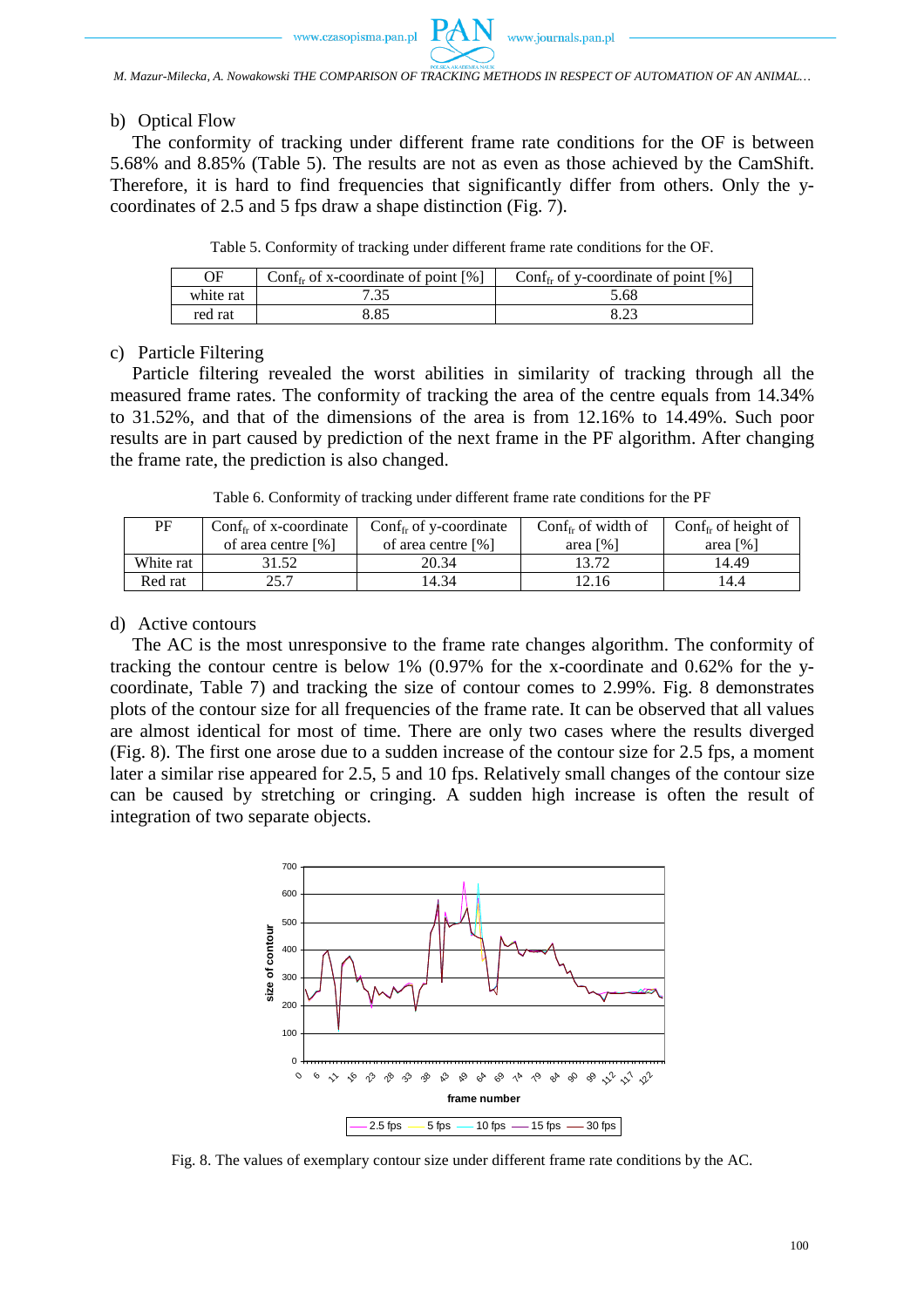

*Metrol. Meas. Syst.*, Vol. XVIII (2011), No. 1, pp. 91-104

Table 7. Conformity of tracking under different frame rate conditions for the AC.

|  | AC $\vert$ Conf <sub>fr</sub> of size of contour $\vert\% \vert$ | $\text{Conf}_{\text{fr}}$ of x-coordinate of | Conf <sub>fr</sub> of y-coordinate of |
|--|------------------------------------------------------------------|----------------------------------------------|---------------------------------------|
|  |                                                                  | contour centre $[%]$                         | contour centre [%]                    |
|  | 2.99                                                             | 0.97                                         | 0.62                                  |

# *3.6. Quality of tracking during light changes*

Light changes have no impact on tracking by the CamShift (Table 8). The OF lost all the tracked points in one frame. The PF and the AC are working on binary images. This kind of image is most often acquired by performing a threshold at a fixed value, which is the reason why the PF and the AC are sensitive to changes of the light. The PF finds more objects whereas the active contours increase the number and enlarge the borders of contours.

Table 8. Influence of light changes on tracking by each algorithm

|                     | CamShift  | ΩE                                     | РF                                 | AС                                 |
|---------------------|-----------|----------------------------------------|------------------------------------|------------------------------------|
| Influence of light  | No impact | Almost all of tracked                  | More objects detected              | More objects detected              |
| changes on tracking |           | point lost the objects<br>in 420 frame | during light phase of<br>recording | during light phase of<br>recording |
|                     |           |                                        |                                    |                                    |

# *3.7. Analysis of tracking during disturbances*

Table 9 demonstrates the results of analysis of recording containing disturbances featured in section 2.3., subsection g) .

From among all the tracking algorithms, the CamShift is the most accurate (91.37% of correct and 4.79% of partly correct tracking in general). A small object located near the field of interest does not disturb proper working  $(Ad_2c = 100\%)$ . Also putting the glass in front of the camcorder has a minor effect on computation correctness (79.31% of correct and 20.69% of partly correct tracking). Though, a large object located in the field of interest causes an incorrect tracking at the level of 66.66% which makes the CamShift the worst algorithm to work with large extraneous objects.

The OF did not manage to track the object all the time. The tracked point moved from the red rat to the white one during the body contact (passing by) and remained there for the rest of time. Two values for Atc and Atp stand for tracking the red and the white rat respectively (the percentage of the tracking time – about half of the total time). The OF algorithm is quite effective in general correct tracking (62.92% and 84.85%). However, after losing the tracked point it is hard to recover. A small disturbing object and pixel values changes have no impact on tracking (100% of correctness). A large disturbing object introduces errors in 27.78% of cases.

The PF has the lowest level of correctness (38.5%) but quite high partial recognition of the object (53.51%) in general. Tracking with a large disturbing object is of 50% of correctness and only 25% of failure. A low value of the properly analyzed recording with small disturbances (15.22%) is not a result of those disturbances but of the body contact of the two objects, which is proven by the high value of a partly proper analysis (84.78%). Also pixel value changes perturb correct working of the PF method (0% of correct and 100% of partly proper tracking).

According to the outcomes, the most resistive to large disturbing objects is the algorithm of the AC (72.22%). The insusceptibility to small disturbances is also at a high level (86.96%). However, pixel value change is a factor that has a great impact on tracking (0% of correct and 100% of partly proper tracking). A general level of tracking comes to 48.88% for the correct analysis and 47.44% of partially proper tracking.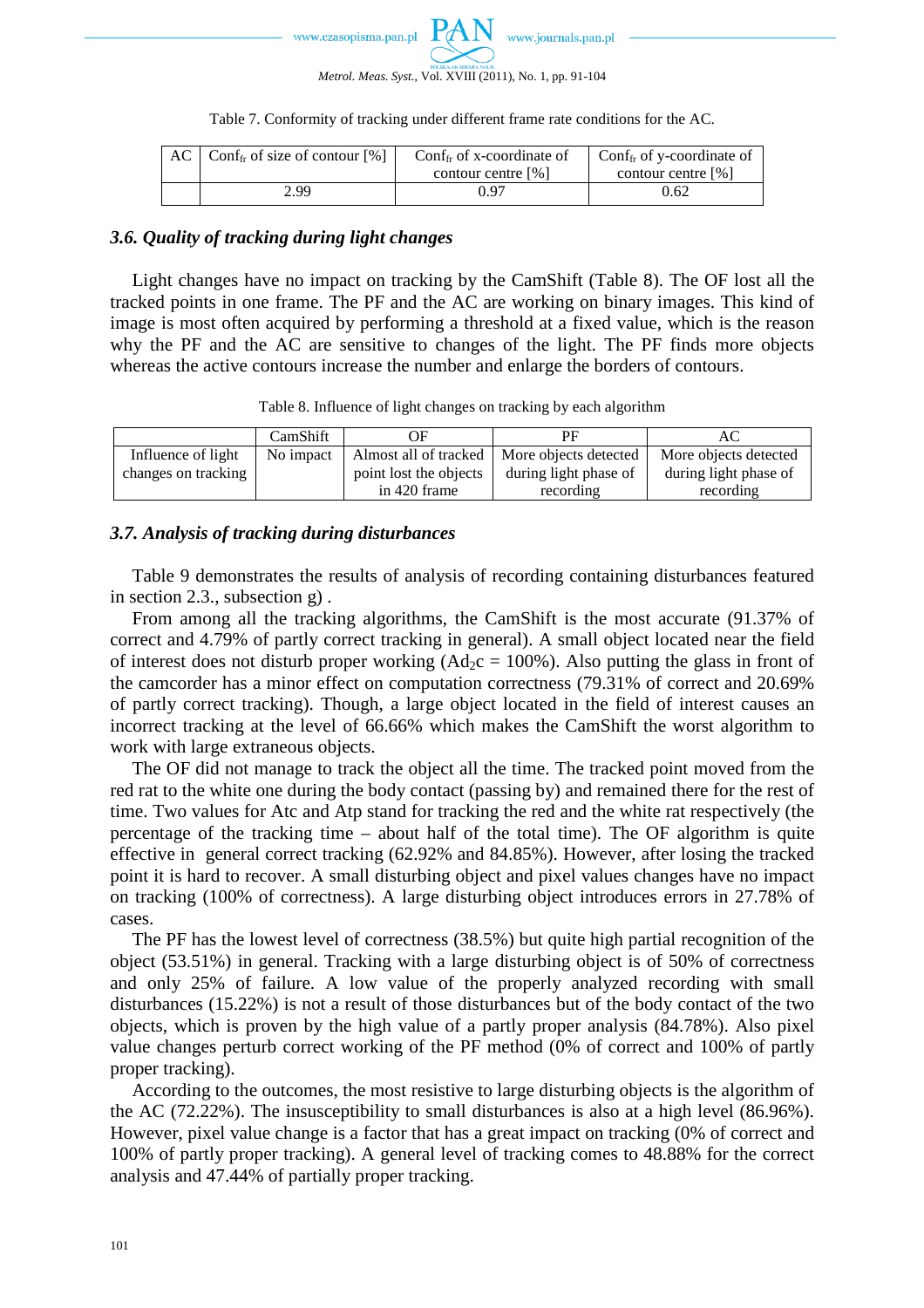*M. Mazur-Milecka, A. Nowakowski THE COMPARISON OF TRACKING METHODS IN RESPECT OF AUTOMATION OF AN ANIMAL…*

| Parameters [%] | CamShift | OF            | PF       | AC    |
|----------------|----------|---------------|----------|-------|
| Atc            | 91.37    | 62.92 / 84.85 | 38.5     | 48.88 |
| Atp            | 4.79     | 14.29/0       | 53.51    | 47.44 |
| $Ad_1c$        | 16.67    | $\theta$      | 50       | 72.22 |
| $Ad_2c$        | 100      | 100           | 15.22    | 86.96 |
| $Ad_3c$        | 79.31    | 100           | $\theta$ |       |
| $Ad_1p$        | 16.67    | 72.22         | 25       | 5.56  |
| $Ad_2p$        | 0        | $\Omega$      | 84.78    | 13.04 |
| $Ad_3p$        | 20.69    | 0             | 100      | 100   |

Table 9. Values of parameters of analysis during disturbances for all algorithms

#### *3.8. Time and grade of recovering from occlusion*

Table 10 illustrates abilities to recover from occlusion for all the tracking methods. The CamShift demonstrates the best properties of object retrieval. It took 0.3s to find the whole body of the object. What is important, 0.3s is the time of side exposure, which means that the whole object was found by the CamShift in the first frame it appeared. The CamShift recovers in no time at all (0s is needed to find 50% of the object body – the stage of side exposure).

Completely different results were estimated for the OF. It lost the rat in the third phase of covering and never tracked it down again (all points of tracking moved to the white rat).

The PF and the AC have similar values of the discussed parameters. They fully recovered after almost 5 s. (4.97s – particle filtering and 4.5s – active contours) – after body separation, and found about a half of the object for the first time after 0.4s and 0.43s. – during the last phase of covering.

|                  |                                                          | CamShift | OF | PF   | AС  |
|------------------|----------------------------------------------------------|----------|----|------|-----|
|                  | Time of recovering to completely correct tracking [s]    | 0.3      |    | 4.97 | 4.5 |
| First correct    | Time of recovering to first correct object detection [s] |          |    | 0.43 | 0.4 |
| object detection | Grade of recovering [%]                                  | 50       |    | 50   | 40  |

Table 10. Values of time and grade of recovering for all algorithms

#### **4. Discussion**

This article presents the results of testing four tracking algorithms working under different conditions. Experiments were conducted with respect to an analysis of social interaction behavior of two rats.

The first test revealed that a poorly lighted image is much more easy to analyze than a lightsome one. Reflections of the objects in the glass walls cause more problems than dim images. Bright light had also an enormous influence on the rats behaviour. Rodents, nocturnal animals, perceive the lighted surrounding as a stressful environment and, therefore, act unnaturally. If there is a need to conduct experiments in bright light, non-reflective materials should be used for building the cage for animals.

The next analyzed feature was sensitivity to the captured frames frequency. Each algorithm was tested for five recordings of: 30, 15, 10, 5 and 2.5 frames per second. The more similar the results, the smaller the sensitivity and better multi-purpose usage. The most equal outcomes were achieved by the Active Contours. The value of the frame rate has no impact on working of this method. Also the algorithm of the CamShift is quite resistant to the different frames frequency, except the 2.5fps frequency. The lowest value seems not enough for tracking the objects by the CamShift, it sometimes differs from other results (especially in width and height of the tracked area). The divergence between the outcomes of a tracking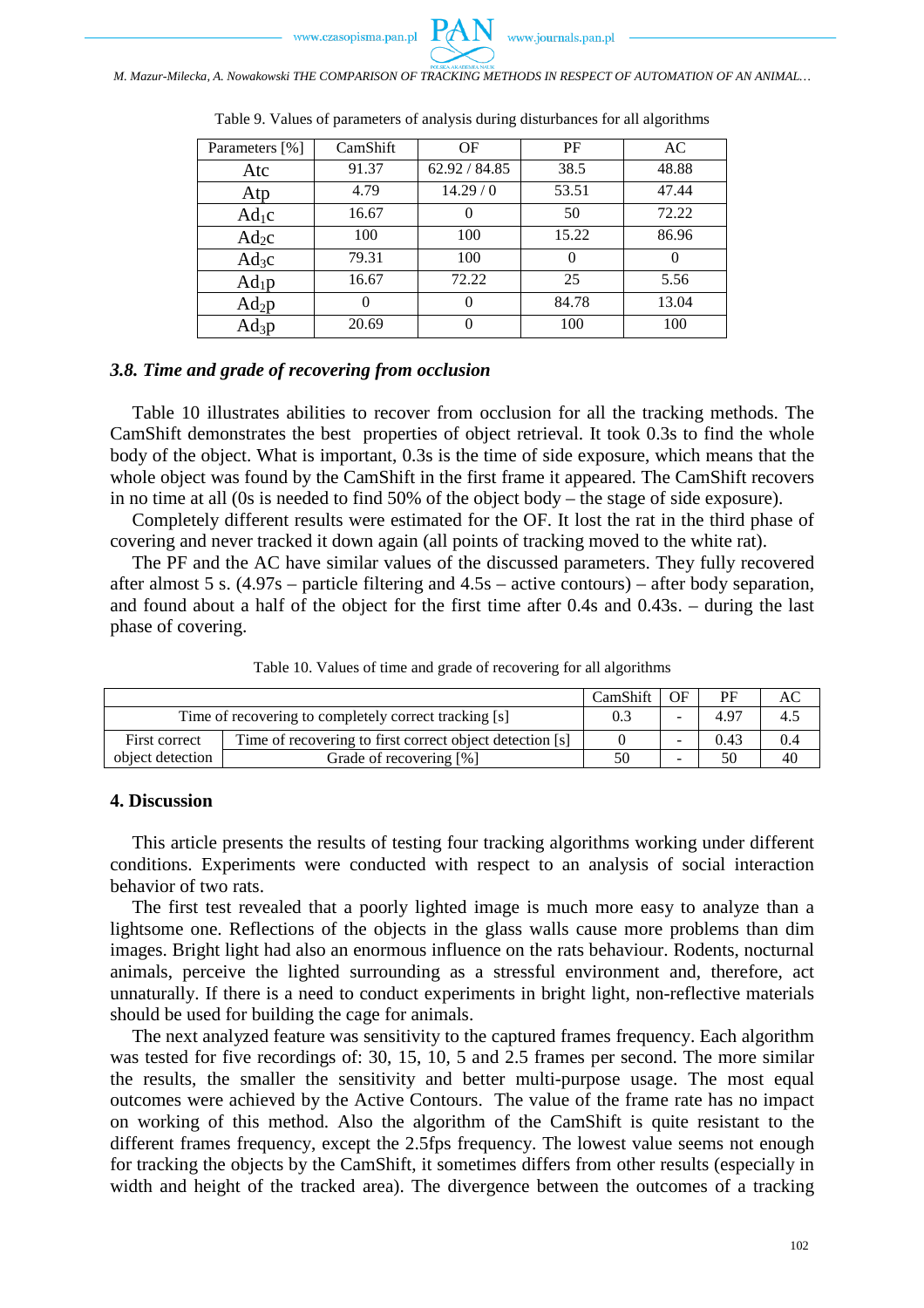point by the Optical Flow is greater than tracking the centre of the area by the CamShift (from 5.68% to 8.85%) but not as appreciable as one could suppose. A low frame rate of the recording is a failure to keep one of the optical flow assumptions. Decrementing the number of frames per second increases at the same time the motion between the two following frames. According to the condition for smooth variation of the brightness velocity of an image, the results of tracking should be very different for different frame rate values. A small difference between these results indicates that this condition is not essential for the concerned analysis or that the range of the frame rate values was incorrectly selected.

One of the tests demonstrated that the CamShift works invariably during the analysis of recording containing light changes. The Particle Filtering and the Active Contours operate on binary images for all frames achieved in the same way, which is the reason why those algorithms detect the change of the light. Adaptive threshold is one of the ways to solve this problem. The Optical Flow showed the worst properties, it lost all the tracked points at one moment. The explanation for this may be related to the appearance of the two parallel incidents: image highlighting and vigorous movement of the objects. Those two events are infringements of the optical flow assumptions: the brightness of each point does not change in time and the velocity of brightness varies smoothly.

Sometimes during recording of the experiment some disturbances of the recorded image appear. The CamShift seems to have the best general abilities to cope with aberrations. Though it lost the tracked area to the advantage of an extraneously large object, it recovered very fast, in contrast to the optical flow which permanently lost all the tracked points after the body-nose contact with another rat. The advantage of tracking by the Optical Flow is the lack of any influence on proper tracking while the disturbance is not close to the tracked point, and the low sensitivity to pixel value changes. The Particle Filtering and the Active Contours only partially identify objects correctly during pixel values changes, but quite well manage to distinguish large disturbance from the object of interest.

The last tests were made to verify the abilities of recovering from occlusion. The best results were again achieved by CamShift, it recovered just the time of the object reappearance. The Optical Flow did not manage to recover at all. The Particle Filtering and the Active Contours needed some time to recapture the object.

### **5. Conclusion**

The research made for needs of this article can help in selecting the best tracking algorithm for specific experimentation. It also gives information about conditions that are the most suitable or which may disturb the operation by each method. Being aware of all the algorithms' weak points, a user can modify or combine the selected methods to adapt them to specific requirements.

#### **Acknowledgments**

We would like to thank Dr Wojciech Glac, Jacek Jackowiak, Konrad Kucharski and Dawid Kuziemski for their help and advice in recording the experiments.

#### **References**

- [1] Yilmaz, A., Javed, O., Shah, M. (2006). Object Tracking: A Survey. *ACM Computing SurveysI,* 38 (4).
- [2] Albonetti, M.E., Farabollini, F. (1994). Social stress by repeated defeat: effects on social behaviour and emotionality. *Behav Brain Res*, 62**,** 187-93.